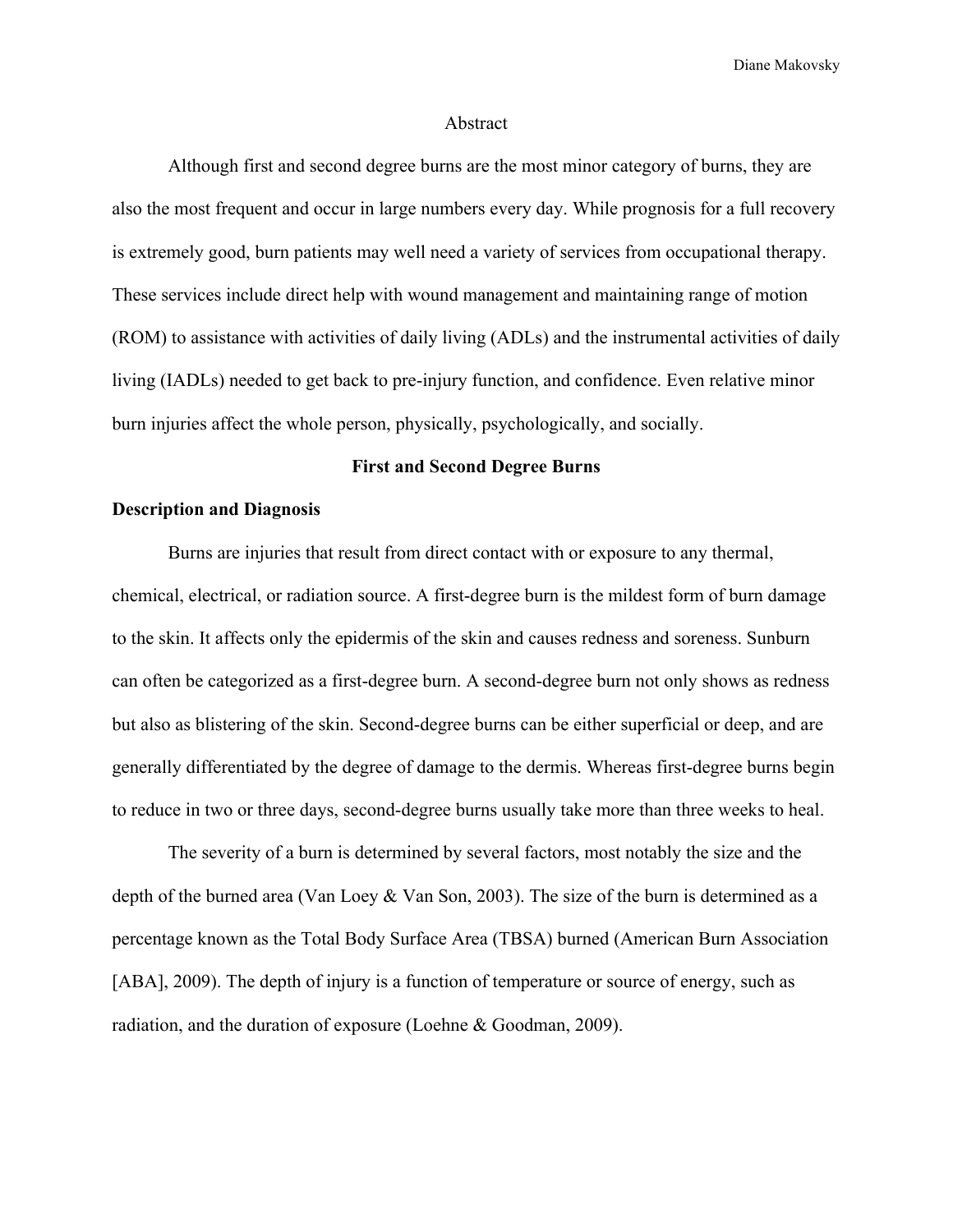Burns also vary in significance by location, for example inhalation of burning material or just very hot air can damage the delicate epithelial cells in the airways and cause a more serious burn. The impact of a burn is also varied by the health and age of the person prior to the burn. Burn injuries most commonly affect the face, hand, and feet.

## **Etiology**

Burns have many different causes, but exposure to flame or burning objects and scalding are the most common. Burns are also caused by strong radiation, such as the sun or excess exposure to man-made sources such as UV-lamps in tanning salons or even X-Ray machines. Another burn source is electricity, which when conducted through the skin surface can cause burns. Domestically this can occur due to faulty wiring. In nature this can be caused by lightning. One further source of burn is caused by contact with a caustic substance. The most common source of this kind of skin damage is by the ingestion of caustic household products such as alkalis, acids, or bleach.

#### **What Population Does It Affect?**

Although the possibility for accidental burns applies to everyone, the population tends to be distinctly bi-modal, occurring more frequently in children, 17%, and seniors over 60, 12%, (ABA, 2009). Burns are distinctly more common in men than women, with men representing 70% of those injured (ABA, 2009). In the United States, it is estimated 1.2 million people suffer a burn each year and of these more than 50,000 require hospitalization. Approximately 5,000 people in the United States die each year from burn injuries (ABA, 2009).

It is thought that half of all burns involve smoking or substance abuse (Murphy, Colwell, Pineda, & Bryan, 2009). Of reported cases, 66% occur at home, and 75 percent of burn injuries are self caused (ABA, 2009; Loehne & Goodman, 2009).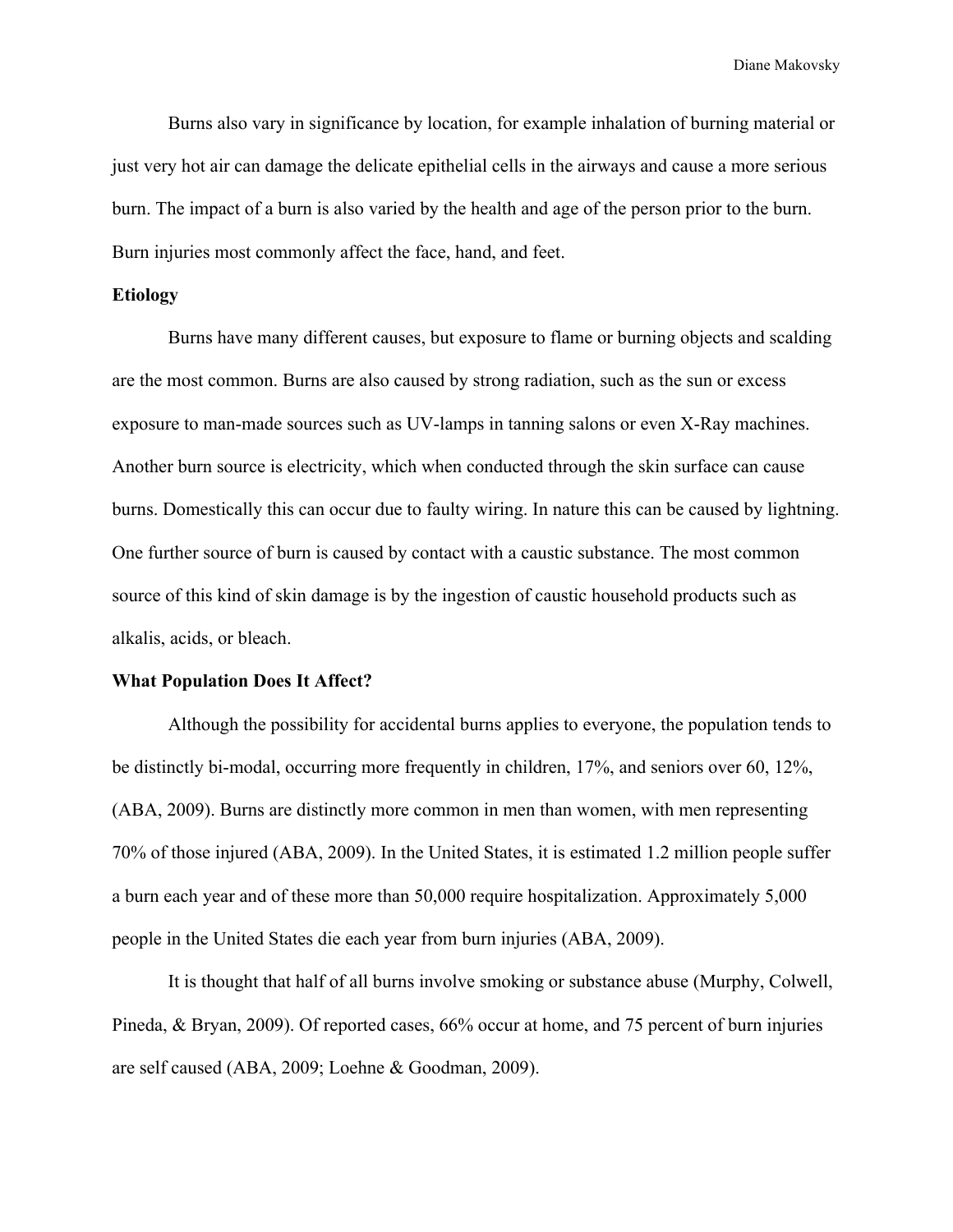### **How Are Burns Treated?**

Since first- and second-degree burns are the least extreme classes of burn, they may only need first-aid treatment with topical creams designed to reduce inflammation and pain. The most urgent and important first aid action is to remove the person from the source of the burn. The degree of the burn needs to be assessed before an appropriate treatment regimen can be determined. In the case of smaller, less severe burns that can be treated at home, the area of the burn should be washed gently with an antiseptic cleaner and covered or bandaged loosely for 24 hours. Local wound cooling may even decrease the depth of a burn (Riley, Clark, & Wong, 2002). If a burn is large, approximately three inches in diameter or more, it is best to seek immediate medical advice.

One of the biggest risks from a burn is infection where the skin surface is ruptured. If the burn area is large, then dehydration may also play a significant role. Any blisters that arise should not be pierced. An aloe-based cream can be used, along with anti-inflammatory medicines to reduce swelling and pain. Beyond wound care, the main goal of the recovery period is to keep the damage from leading to contracture and loss of ROM in a joint. Some deep second-degree burns, particularly in sensitive cosmetic areas such as the face, may need skin grafting as part of the treatment.

Burns caused by chemicals applied to the skin are treated in a slightly different way. The main first aid action is to remove any further contact with the chemical, noting what the chemical was, and to flush the affected area with an excess of clean water.

## **Long-term Prognosis**

Due in large part to advances in techniques to reduce and manage infection, the prognosis for a first- and second-degree burn is excellent to very good. In the case of first-degree and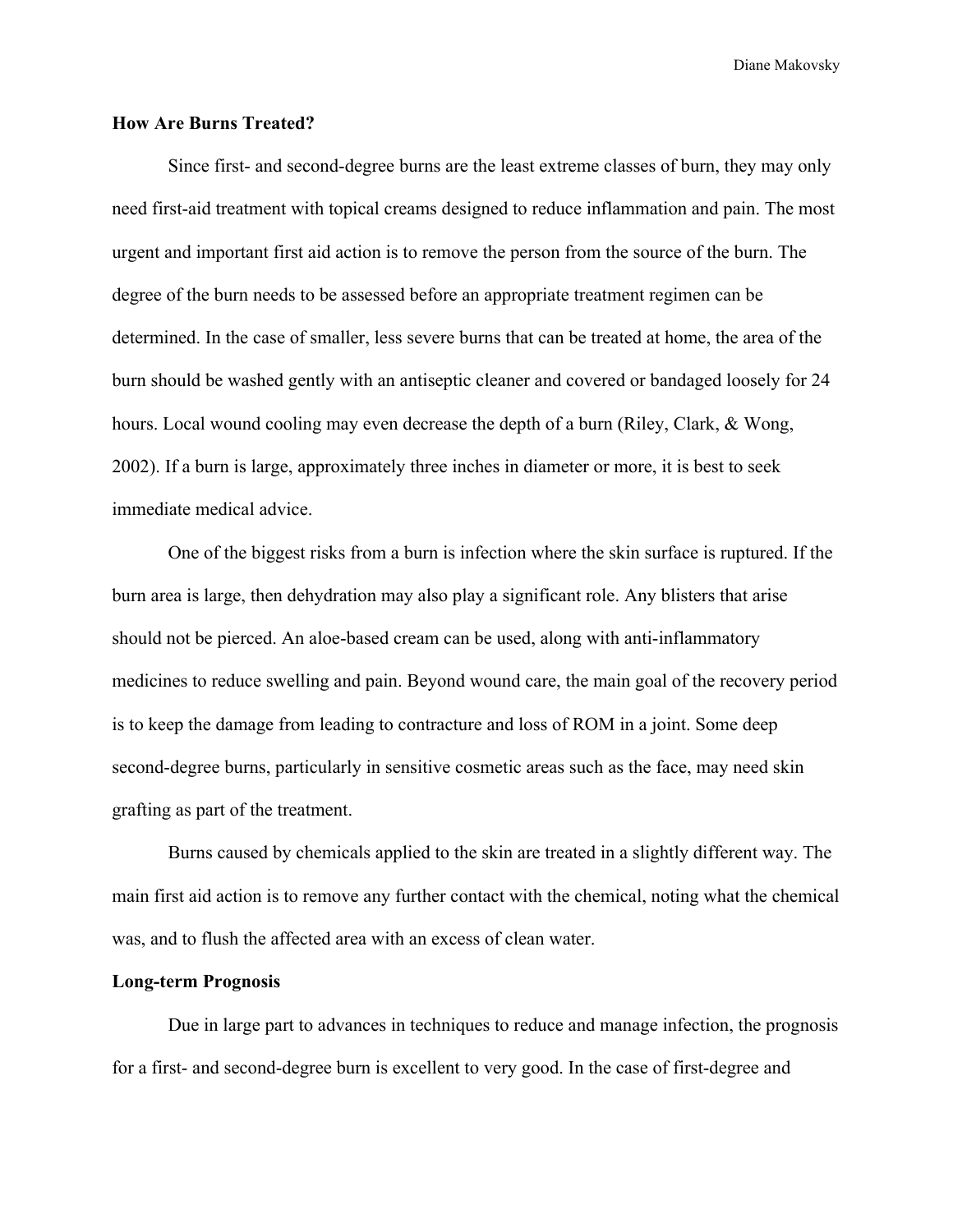superficial second-degree burns the skin will generally repair itself within a few days to a few weeks. In the case of deeper second-degree burns, the longer-term damage is most likely going to be some scarring and the psychological issues arising from the impact of the burn. The psychological effects in first- and second-degree burns should not be underestimated. Almost all burn victims experience psychological issues of some kind. Those who have a burn injury may face issues ranging from denial, to anxiety, to depression, to grief (Pessina & Orroth, 2002). Most have disturbed sleep, and many turn to alcohol to relieve symptoms. In the case of more minor burns, patients have been found to be annoyed at how the injury has interrupted their lives. Patients with serious burns are, at first, happy just to be alive, and depression and anxiety sets in later. "Patients with less severe burns may suffer an equally serious negative physical and psychological impact because they did not experience a loss of life" (Baker et al., 1996, p. 333).

## **Areas of Occupation and Client Factors Impacted**

Depending on the location and extent of the burn, any and all ADLs and IADLs may be affected. With regard to first- and second-degree burns, the patient's pain and psychological well-being are two areas that really need to be considered and addressed. If the patient undergoes frequent treatment – multiple grafts, ROM, or stretching exercises – they may become fearful of the rehabilitation itself. Rehabilitation in itself often gives rise to anxiety and fear of pain among burn patients. Haik et al. (2006) discussed how to use virtual reality to distract patients from anxiety, provide a more pleasant environment, or shift attention away from pain, and thereby enable longer therapy sessions.

Patients with burn wounds may need occupational therapy to help with the application and adaptation of splints designed to reduce contracture and loss of range of motion (ROM). They may also need assistance with the activities of wound management and, as needed,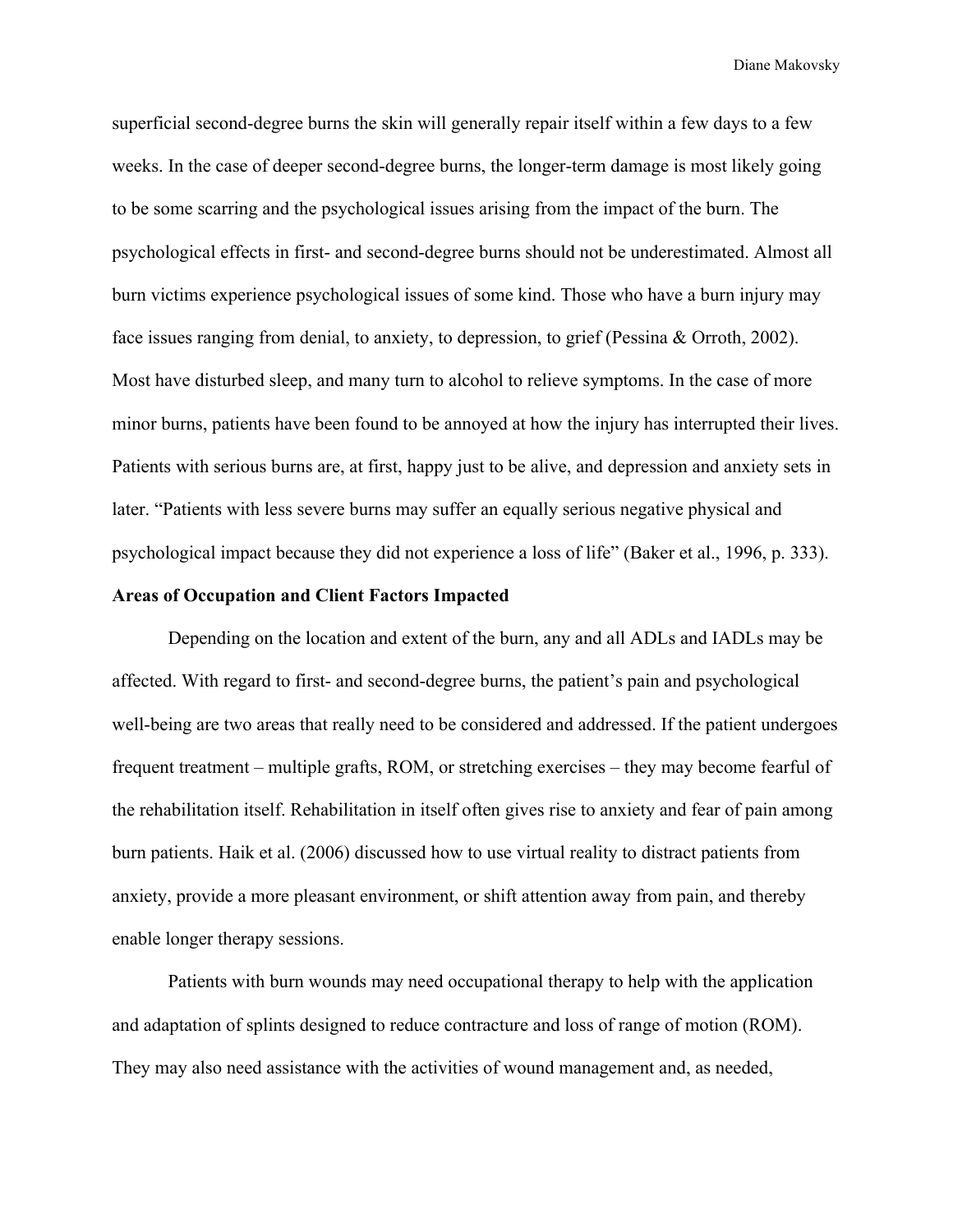debriding of the dead tissue around the wound. In the later stages of the recovery process, OT will help the patient with adaptations to ADLs and IADLs as the person moves to regain preinjury functioning. OT services at this point may involve training in adaptive equipment, encouragement, conducting and establishing stretching and exercise plans to restore strength and a full range of motion. Depending on the skin healing, the OT may secure pressure garments for the patient and help them use them or learn to use them. OT may also play a part in support of psychological therapies and family education relating to various means to cope with the consequences of the individual situation.

Hwang, Chen-Sea, and Chen (2009) urged occupational therapy departments to consider incorporating a return-to-work program among the services they provide in order to improve the chances that clients who suffer burn injuries -- particularly those who suffer burn injuries to their hands – are prepared for the return to work.

Hill, O'Brien, and Yurt (2007) discussed the therapeutic efficacy of a cooking group from a burn survivors' perspective. Besides reducing anxiety, the cooking group was able to teach such skills as energy conservation, desensitization, and regaining occupational performance and function.

In addition to specific treatments, the OT will often also be involved in broad based preventative strategies in the reduction of risk regarding future burns – particularly in the case of seniors. This may take the form of various environmental modifications and adaptive behaviors. In the case of child burns, this may also need to take on aspects of parental education.

# **Interesting Related Information**

Burns are a global problem, and in researching this paper, the author came across several items that she thought worth mentioning, as they provide two areas for discussion on burn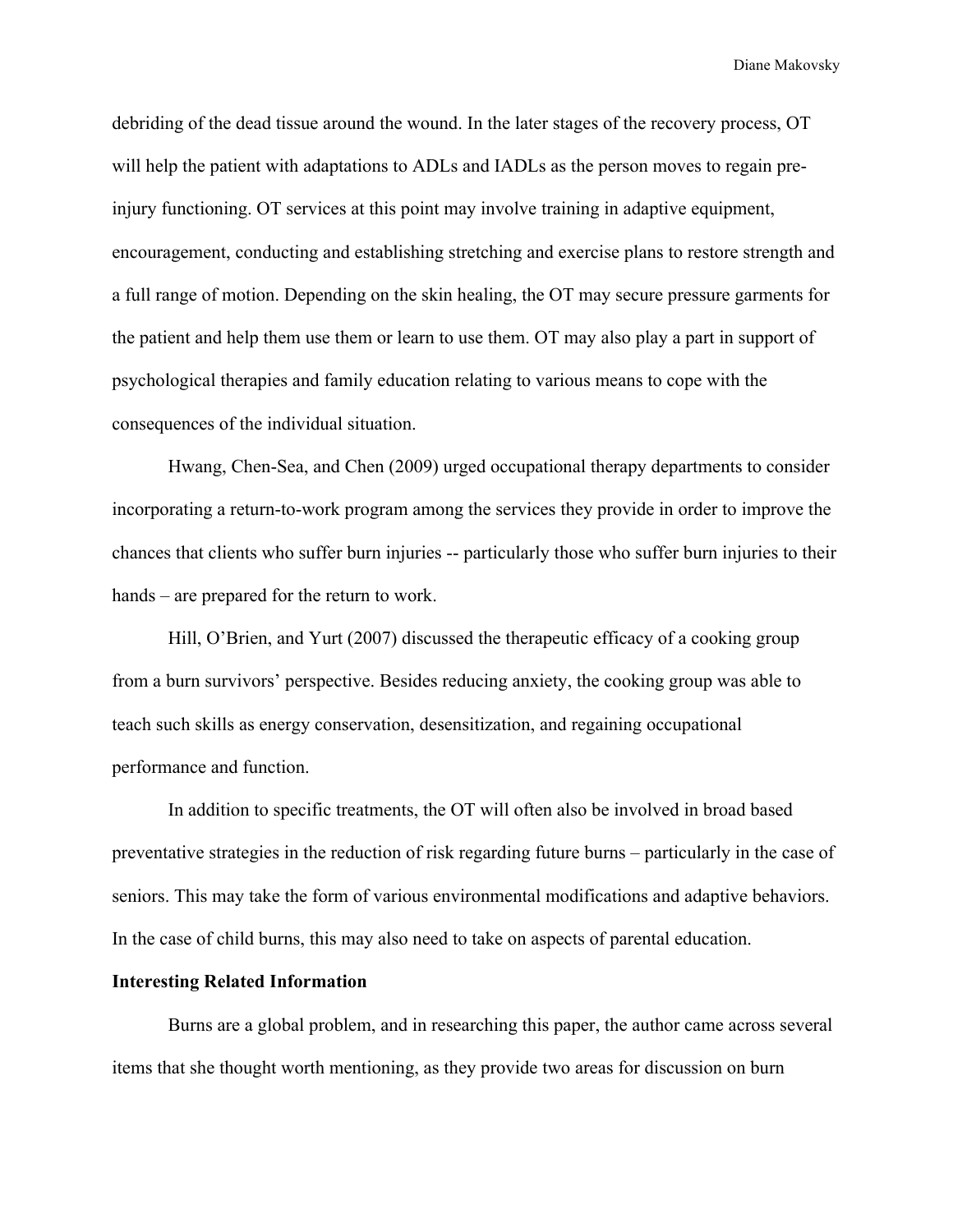treatment. A study in India found that dressing a wound with honey had a better outcome in preventing preventive hypertrophic scarring and contracture than treatment with Silver Sulfadiazene (SSD) (Baghel et al., 2009). Surgeons in Turkey have begun performing Cross Incision Plasty that uses the skin of the sidewalls of the proximal phalanges to fill in the burned web space on the hand, eliminating skin grafts, and enabling better ROM (Emsen, 2008)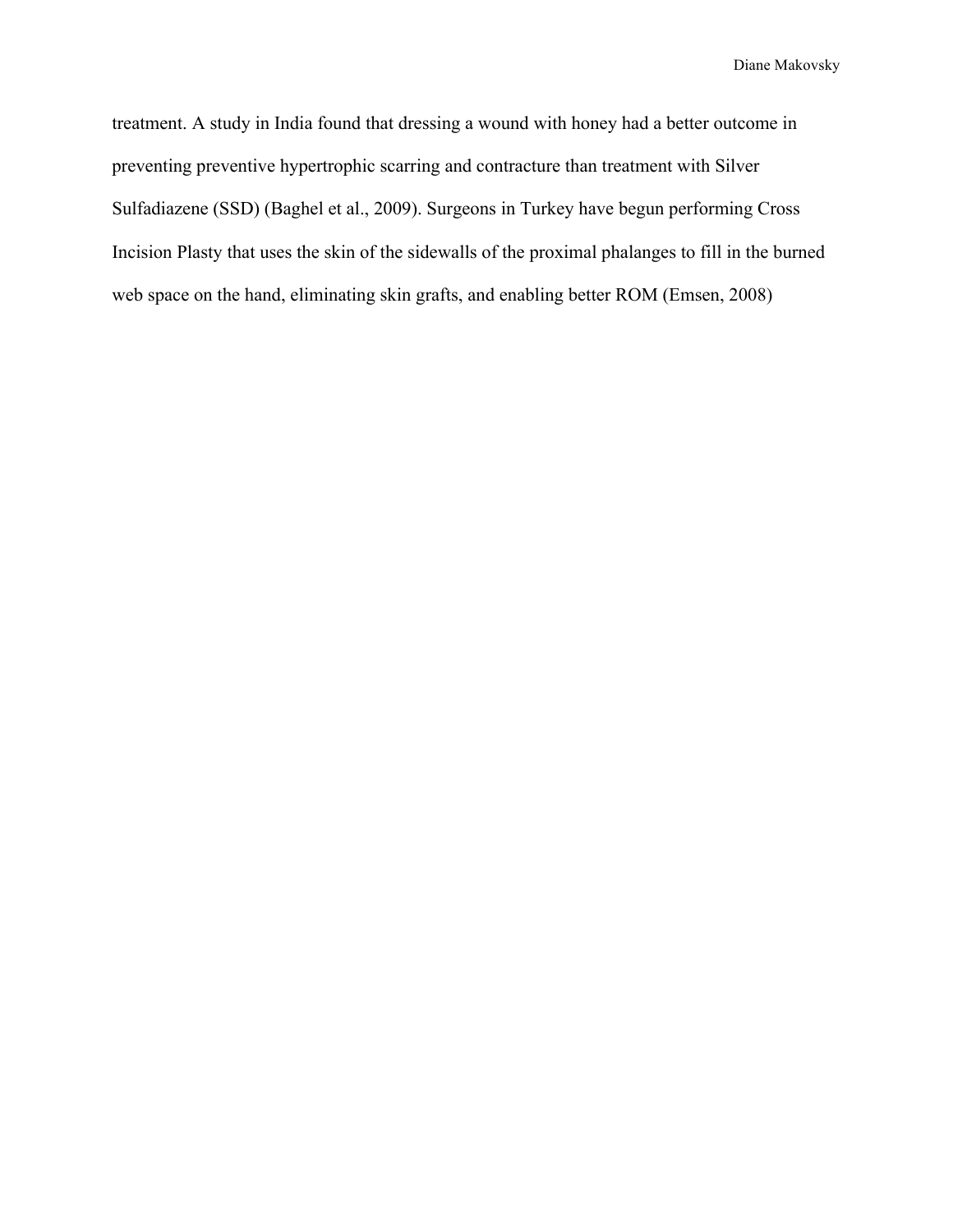#### References

- American Burn Association (2009). *National Burn Repository 2009 Report Dataset Version 5.0*. Chicago: American Burn Association.
- Baghel, P., Shukla, S., Mathur, R., & Randa, R. (2009). A comparative study to evaluate the effect of honey dressing and silver sulfadiazene dressing on wound healing in burn patients. *Indian Journal of Plastic Surgery, 42*(2), 176-181. doi:10.4103/0970- 0358.59276
- Baker, R., Jones, S., Sanders, C., Sadinski, C., Martin-Duffy, K., Berchin, H., Valentine, S. (1996). Degree of burn, location of burn, and length of hospital stay as predictors of psychosocial status and physical functioning. *The Journal Of Burn Care & Rehabilitation, 17*(4), 327-333.
- Emsen, I. (2008). The Cross Incision Plasty (†) for reconstruction of the burned web space: introduction of an alternative technique for the correction of dorsal and volar neosyndactyly. *Journal of Burn Care & Research, 29*(2), 378-385. doi:10.1097/BCR.0B013e31816673cd
- Haik, J., Tessone, A., Nota, A., Mendes, D., Raz, L., Goldan, O., et al. (2006). The use of video capture virtual reality in burn rehabilitation: the possibilities. *Journal Of Burn Care & Research: Official Publication Of The American Burn Association, 27*(2), 195-197.
- Hill, K., O'Brien, K., & Yurt, R. (2007). Therapeutic efficacy of a therapeutic cooking group from the patients' perspective. *Journal Of Burn Care & Research: Official Publication Of The American Burn Association, 28*(2), 324-327.
- Hwang, Y., Chen-Sea, M., & Chen, C. (2009). Factors related to return to work and job modification after a hand burn. *Journal Of Burn Care & Research: Official Publication*